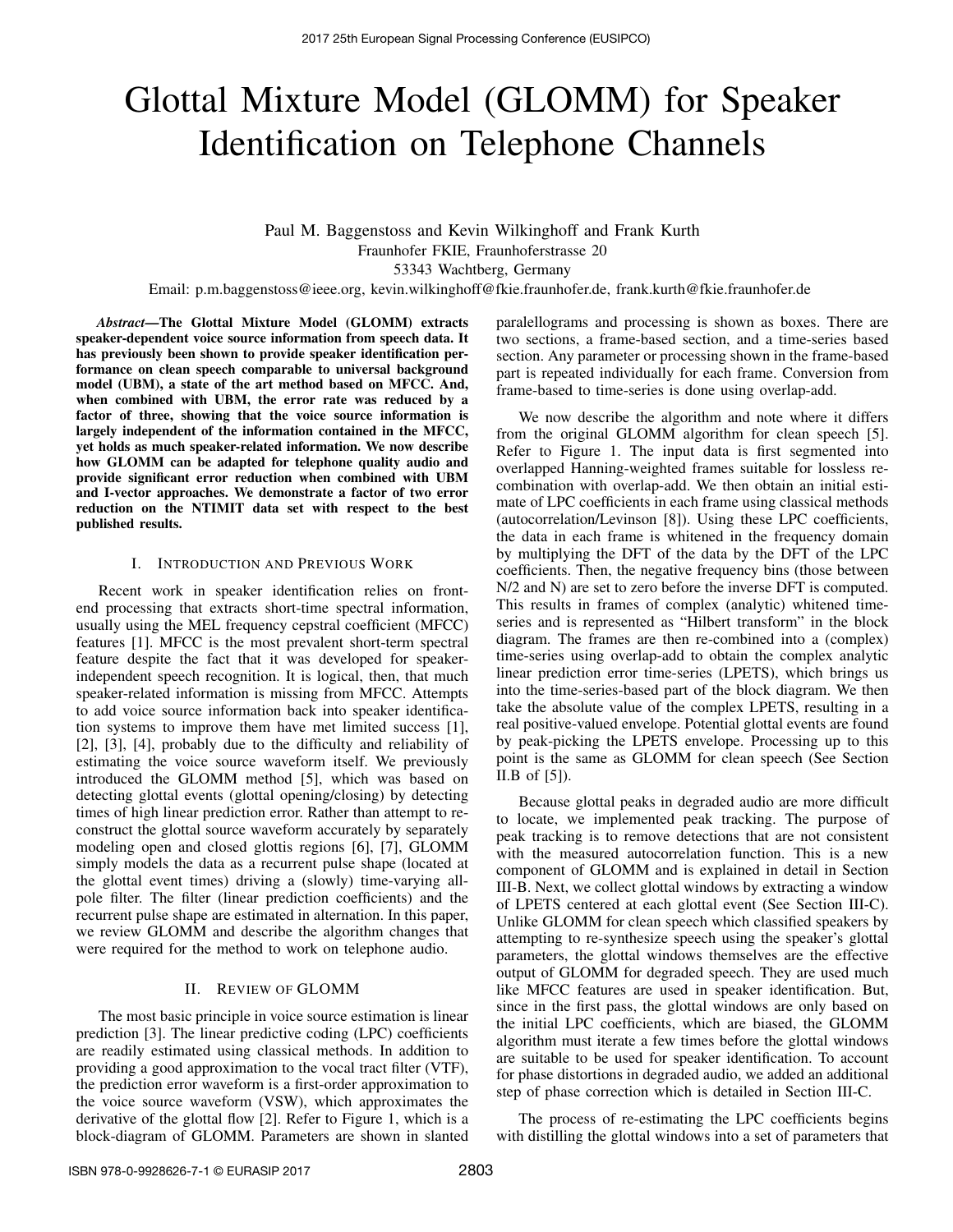

Fig. 1. GLOMM block diagram.

can be used to create a synthetic voice source waveform (See Section III-D). In the next step, we form a synthetic voice source by inserting a synthetic glottal pulse at the location of each detected glottal event. The synthetic voice source timeseries is then segmented again into frames and then processed by the vocal tract filter, which is the all-pole filter formed from the LPC coefficients. The result is a synthetic approximation to the input time-series. The updated LPC coefficients in each frame are obtained by minimizing the modeling error between the synthetic voice source time-series and the input data. The steps of creating the synthetic voice source and optimizing the LPC coefficients is explained in Section III-E. Once the new LPC coefficients are obtained, the algorithm repeats with the "Whiten" block. This is repeated three times.

#### III. GLOMM FOR DEGRADED AUDIO

#### *A. Effects of degraded audio*

In telephone and other voice communications channels, the reliability of glottal pulse detection is reduced due to amplitide distortion, phase reversals, and high-pass filtering (loss of  $f_0$ pitch fundamental). Despite these effects, the pitch frequency can still be be deduced from the spectral lines separated by  $f_0$ , and seen as peaks in the auto-correlation function (ACF) separated by  $1/f_0$ . Therefore, the glottal pulses, although weaker and not as sharp, are still present, and are repeating at the  $1/f_0$  period. Our approach is to detect peaks with a lower threshold, and then reject those detections that are not consistent with the ACF. This idea is implemented by glottal peak tracking.

#### *B. Glottal Peak Tracking by ACF validation*

The purpose of peak tracking is to eliminate detections that are inconsistent with the measured auto-correlation function (ACF), using a method developed for the detection of repeating clicks from marine mammals [9]. To demonstrate peak tracking, we used a recording of degraded audio from the RATS corpus [10], "H" channel, which is a radio channel exhibiting amplitude compression. Refer to Figure 2. In Figure 2-(1), we see the LPETS envelope, with red circles drawn at the detected peaks. Figure 2-(3) is the normalized ACF for three frames spanning the illustrated time segment. A clear peak can be seen at 6 ms and a weaker ACF peak at 3.5 ms due to the interaction between the glottal closure and glottal opening. In Figure 2-(1), there are a total of 12 detected "glottal" peaks. One of them (number 10) is invalid. We have indicated with letter "A" the location of the "correct" peak, which is slightly after the invalid detection, but is more consistent with the surrounding periods. The valid detection was not detected by the peak-picking allgorithm, so cannot be recovered, but the false detection can be removed. In Figure 2-(2), there is an intensity plot of the 12×12 ACF pairing matrix  $A_{i,j} = r(\tau_{i,j})/r(0)$ , where  $r(\tau_{i,j})$ is the ACF at the lag time equal to the time spacing between the detections. It is used to approximate the probability that detection "i" can be paired with detection "j". For example, notice that a bright value is indicated for pairing detection 4 with detection 6. This value is determined by looking at the difference in time between detections 4 and 6, then going to the ACF plot and choosing that ACF value. The difference in time between detections 4 and 6 is 6 ms, which corresponds to an ACF value of 0.5. This is also true of detections 5 and 7, and detections 6 and 8, etc.

We use an optimal assignment algorithm to find the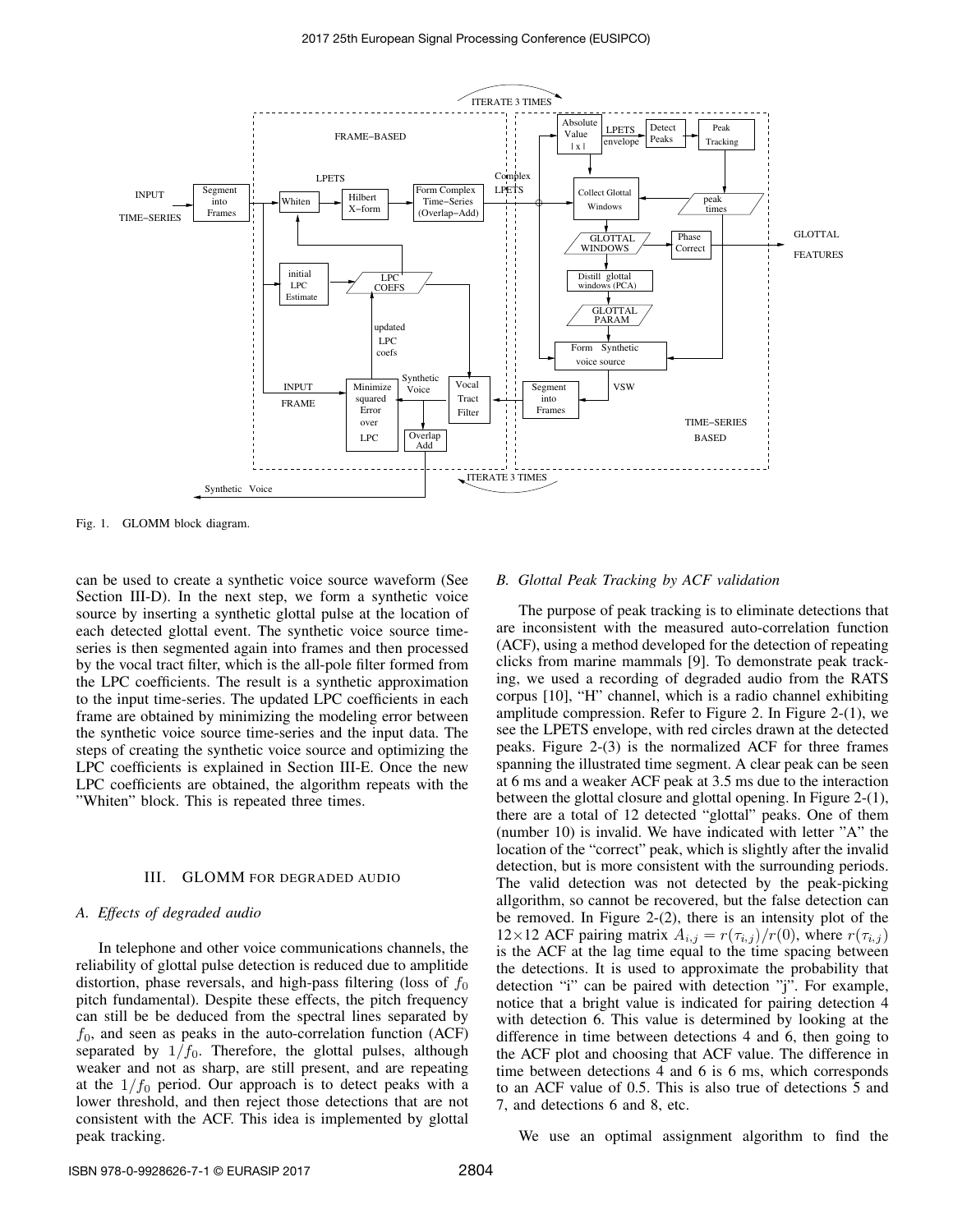globally-best pairings. To do this, we define an assignment 'error'' for pairing detections  $i$  and  $j$  [9], which is set to  $E_{i,j} = -\log(r(\tau_{i,j})/r(0)) = -\log(A_{i,j}).$  The algorithm [9] finds the unique set of pairings that globally minimize the total error. In Figure 2-(4), we see the automatically-generated pairings (dotted lines). Here you see one sequence created from detections 1,3,5,7,9,11, and another from detections 4,6,8,12 one set is glottal openings, and the other is glottal closings. Note that the invalid detection (number 10) has been skipped. Instead, detections 8 and 12 have been connected because their time separation coincides with an ACF lag of 12 ms, which has a high ACF value. All detection that are not paired will be dropped.



Fig. 2. Illustration of click tracking using a section of data from RATS "H" channel. (1) LPETS envelope with detections, (2) normalized ACF values for each detection pair, (3) normalized ACF, (4) LPETS envelope with associated detection groups.

#### *C. Glottal Window Collection and Phase Correction*

Glottal windows are time windows of LPETS centered on each detected glottal pulse. All glottal windows are vernier time-corrected so that the waveform has an amplitude peak precisely at the  $Q + 1$ -th sample, where  $2Q + 1$  is the total window length (Section II.C of [5]).

For degraded audio, we added the step of phase correction. To phase correct, we divided each complex glottal window by its value at the  $Q + 1$ -th sample, so it will always have precicely value 1 there, with imaginary part zero. In Figure 3, we show glottal windows from speaker "fadg0" (real part) without phase correction. Each glottal pulse is shown as an intensity-modulated column in the vertical direction. Note that here the glottal window half-size is  $Q = 52$  and the glottal pulses all have a (amplitude) peak at sample 53. There appears to be a wide variation in the glottal pulse shape. However, on closer inspection, we see this is due to phase reversals that are common in the older analog two-wire telephone circuits used to create NTIMIT. For the clean TIMIT corpus, such phase variations were not noticed. In Figure 4, we see the corresponding phase-corrected glottal windows (real part). The glottal windows look all of a sudden much more consistent. And, when comparing with Figure 5, which is from speaker "falk0", we see that the two speakers have distinct characteristics. It is logical, then, that the glottal windows themselves can serve as a feature, similar to MFCC.



Fig. 3. Glottal windows from speaker "fadg0" - no phase correction.



Fig. 4. Glottal windows from speaker "fadg0" - with phase correction.



Fig. 5. Glottal windows from speaker "falk0" - with phase correction.

### *D. Distilling Glottal Windows*

By the word "distilling", we mean the process of extracting a set of parameters that describe the collected glottal windows. In the original GLOMM algorithm, distilling included PCA analysis and GMM clustering (See Section II.C of [5]). We have since dropped the GMM clustering step in favor of just doing PCA. Suppose there are  $K$  detected glottal pulses. Let **Z** be the  $(2Q + 1) \times K$  matrix of complex glottal windows (real part of  $Z$  is shown in Figures 4 and 5). Let matrix  $U$ be the  $(2Q + 1) \times P_s$  matrix formed from the largest  $P_s$ singular vectors of  $Z$ , where  $P_s = 2$ . Matrix U constitutes the "distilled" glottal parameters.

#### *E. Synthetic Voice Source and LPC optimization*

To create the synthetic voice source waveform (VSW), we place a "synthetic" pulse at the time of each detected glottal event, with amplitude consistent with the LPETS. Therefore, the synthetic VSW approximates the LPETS using predetermined pulse shapes that are obtained from distilled glottal windows. GLOMM for clean speech [5] constructed the VSW from the cluster centers obtained from glottal pulse clustering.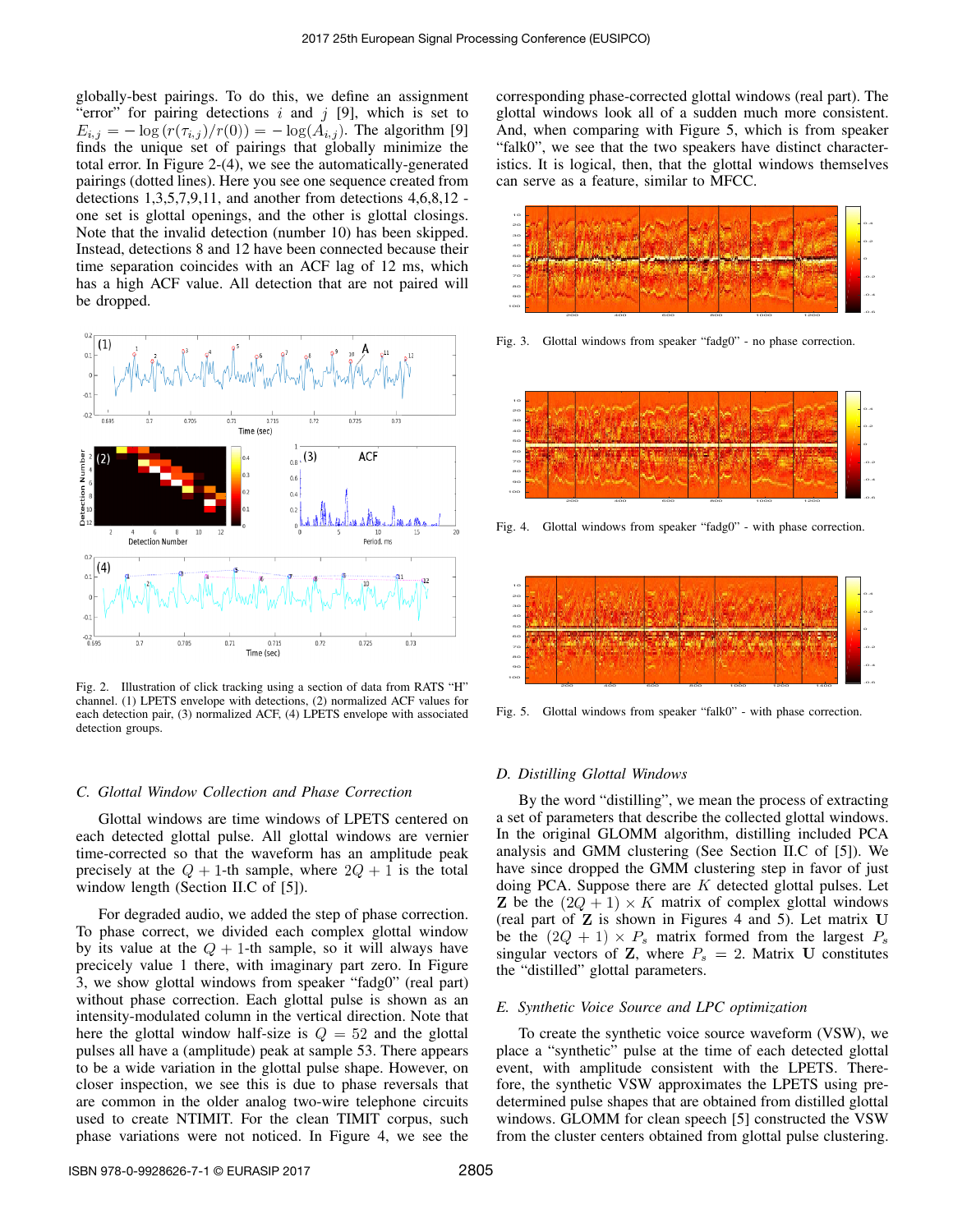For degraded audio, we have removed glottal pulse clustering and have replaced it with the simpler PCA. Let  $z_k$  be a timewindow from LPETS centered at detected glottal pulse  $k$  (i.e. a single column of **Z**). Then,  $\mathbf{s}_k = \mathbf{U}(\mathbf{U}'\mathbf{z}_k)$  is  $\mathbf{z}_k$  projected onto U and constitutes the "synthetic" replacement for  $z_k$ . The entire VSW time-series is constructed by the superposition of  $s_1 \ldots s_K$ , each time-shifted to the corresponding detection time. The completed VSW is then segmented into frames.

In the final step, the LPC coefficients in each frame are individually optimized so that the VSW passed through the vocal tract filter matches the corresponding input data frame as close as possible (model-based measure of fit). Further details are given in Section II.E of [5].

#### *F. Classifier Approach*

The original GLOMM classification method is described in Section II.G of [5] and used the model-based measure of fit mentioned in the previous section as a classification statistic. In GLOMM for degraded audio, we do not use the GLOMM algorithm as a classifier. Rather, we use the extracted phasecorrected glottal windows (real part) as features, much like MFCC is used. We then apply can apply speaker/channel separation methods and dimension reduction methods including UBM [11], JFA [12], and I-Vector [13].

### IV. EXPERIMENTS

We conducted experiments using classifiers based on three feature extraction methods: GLOMM, MFCC, and PITCH, which are described in the next sections. We then combined the outputs of the three classifiers linearly.

#### *A. GLOMM feature extractor and classifier*

The GLOMM algorithm is described in [5] and its modifications for degraded audio are described above. We used the following parameter settings (See [5] for variable definitions):

- 1) LPC model order  $P = 12$ .
- 2) FFT size (at 8 kHz sample rate)  $N_{FFT} = 336$ .
- 3) Glottal data window length = 13 milliseconds, which for 8000 Hz sample rate results in a glottal window half-size of  $Q = 52$ .
- 4) Glottal window PCA dimension 2.
- 5) Null assignment cost for Jonker-Volgenant algorithm  $p = 2.4$  (See eq. (1) and Section III.B in [9]).

To classify using the GLOMM features, we trained a 28 component UBM on the glottal window data from all speakers (training files). We then enrolled the UBM using data from each speaker.

#### *B. MFCC classifier*

We extracted 19-dimensional MFCC with the HTK toolkit [14] using a 25 millisecond window with 10 millisecond frame rate. The HTK configuration parameters are TARGE-TRATE = 100000, WINDOWSIZE = 250000, PREEMCOEF  $= 0.96$ , CEPLIFTER  $= 22$ , NUMCHANS  $= 20$ , NUMCEPS  $=$ 19, DELTAWINDOW = 3, ENORMALISE = F, SOURCER- $ATE = 1250$ , SAVECOMPRESSED = T, SAVEWITHCRC = F, USEHAMMING = T, LOFREQ =  $300$ , HIFREQ =  $3400$ , TARGETKIND = MFCC . Using these MFCC features, we tried three MFCC classifiers: UBM [11], JFA [12], and I-Vector [13]. The parameters of the classifiers were individually optimized. The UBM classifier used a 192-component mixture. The JFA had an eigenvoice dimension of 75 and an eigenchannel dimension of 14. The I-vector classifier used an I-vector dimension of 225, with a 68-dimensional LDA space.

#### *C. PITCH classifier*

To estimate pitch, we divided the data into overlapped Hanning-weighted frames, then extracted pitch information from each frame by peak-picking the autocorrelation function (ACF) for the highest peak in the range of human pitch. From each frame, we measured pitch period  $\tau$  and amplitude  $a =$  $r_{\tau}/r_0$ , which was less than 1. To train on a given speaker, we fit a 1-dimensional Gaussian mixture (essentially a smoothed histogram) to the values  $\tau$ , using  $a$  as a sample weight. Since each speaker presumably had a different distribution of pitch estimates, we were not concerned with errors associated with choosing the ACF peak at  $2f_0$  or  $f_0/2$ . To classify using pitch, we evaluated the GMM on the pitch data extracted from the training utterance, adding up the log-likelhood weighted by the sample weights  $a$ .

#### *D. Combined Classifier*

We combined the classifiers using  $L = L_{\text{MFCC}} +$  $\beta_1 L_{\text{GLOMM}} + \beta_2 L_{\text{PITCH}}$ , and measured classification error as a function of  $\beta_1$  and  $\beta_2$ .

#### *E. NTIMIT Data*

The NTIMIT speech recognition corpus is a re-processing of the TIMIT corpus through telephone circuits. It consists of 630 male and female speakers, each having 10 utterances, averaging about 3 seconds each, and divided into eight "SX" and "SI" utterances and two "SA" utterances. In the speaker identification experiments, we trained on all eight "SX" and "SI" utterances and tested on the "SA" utterances. We used no voice activity detection, always using the complete utterances. All data was down-sampled to 8 kHz, since in NTIMIT there is no activity above 4 kHz.

We conducted a 10-speaker and a 630-speaker experiment. In the 10-speaker experiment, we used 500 independent trials. In each trial, we chose 10 speakers at random from the 630 available. Then we formed a  $10 \times 10$  classification experiment, testing each of the 2 test utterances from each speaker. There were therefore 20 individual classification decisions per trial, or 10,000 individual classification decisions total. In the 630 speaker experiment, there was one trial with 2 test utterances per speaker, so a total of  $2 \times 630 = 1260$  decisions.

#### *F. Results*

For 10-speakers, the individual classifiers attained the following classification error in percent): MFCC/UBM 5.73%, MFCC/JFA 5.36%, MFCC/I-vector 4.81%, PITCH 30.82%, GLOMM/UBM 16.51%. The combined classifier (MFCC/Ivector + PITCH + GLOMM) attained 2.2% (See Figure 6, left). Just MFCC/I-vector + PITCH got 2.97%, and MFCC/Ivector + GLOMM attained 2.61%. For 630 speakers, the